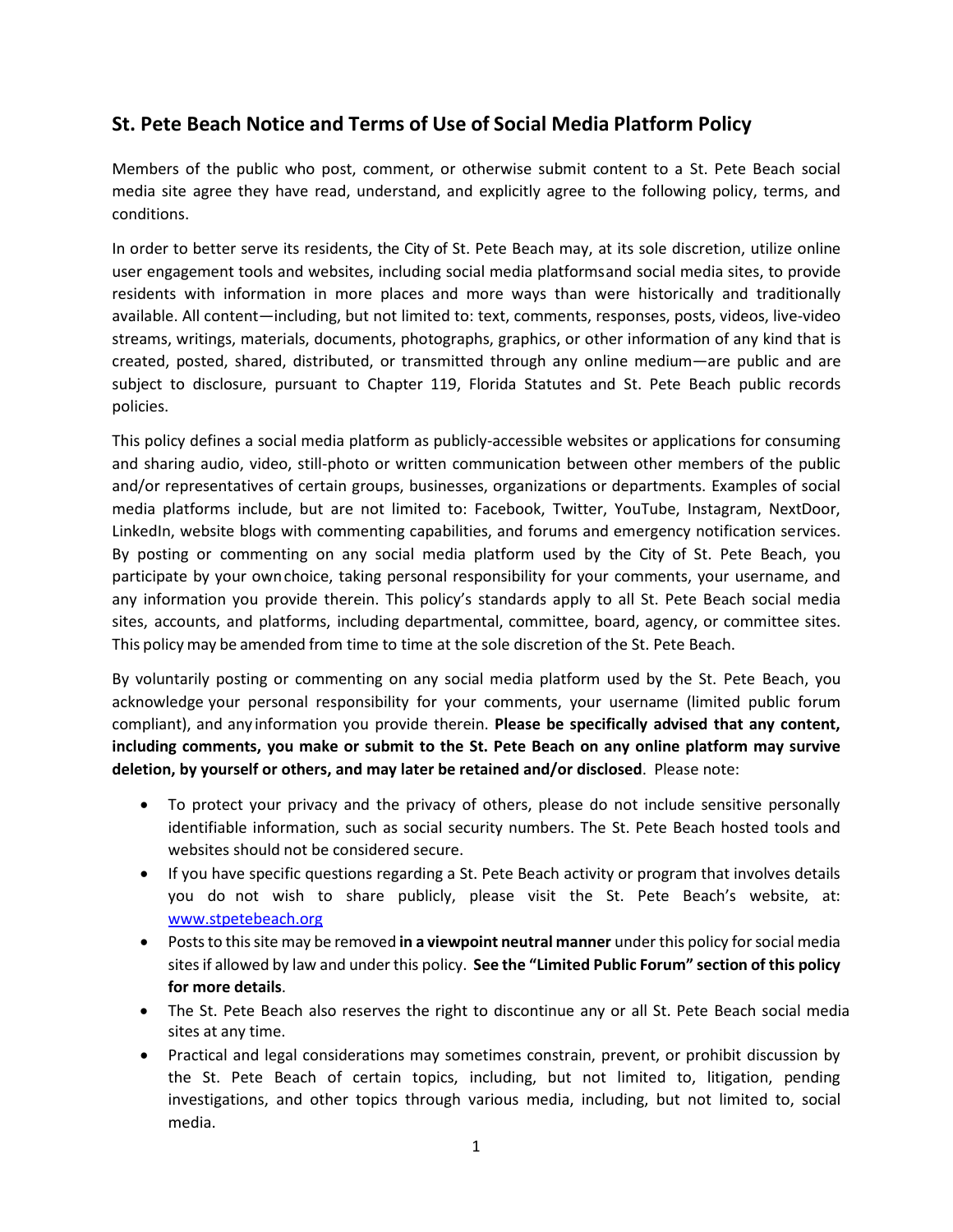- Following or "friending" persons or organizations is not an endorsement by the St. Pete Beach and is onlyintended as a means of communication.
- Any references or links to a specific entity, product, service or organization posted by individuals on the St. Pete Beach's social media sites should not be considered an endorsement by the St. Pete Beach, its employees, its departments, its agents, or officers.
- The St. Pete Beach is not responsible for Content that appears on external links. The St. Pete Beach is not responsible for and does not guarantee the authenticity, accuracy, appropriateness or security of any link, external website or its content.
- **Investors determining whether to invest or continue to invest in the St. Pete Beach's debt offerings should not rely on information posted on the site in making their decisions to invest or not to invest; information regarding the St. Pete Beach's financial position is posted at** [www.stpetebeach.org](http://www.stpetebeach.org/)

# **Emergency Services and Assistance**

If you need emergency services and/or assistance, please call **9-1-1**. If you wish to report a crime or provide information relevant to a crime, please call **727-582-6200**. You may remain anonymous if you wish. Please be specifically advised that posting on *any* St. Pete Beach social media platform is not the same as calling the emergency or non-emergency lines of the St. Pete Beach Sheriff's Office or other local law enforcement agencies. A response is not guaranteed on any social media platform. Additionally, your anonymity is not guaranteed if you post or message the St. Pete Beach through social media.

# **Limited Public Forum**

All social media platforms used by St. Pete Beach are designated as **Limited Public Forums** and **are not** traditional or open public forums. The St. Pete Beach welcomes a person's right to express opinions and encourages posters to keep comments relevant to the topic in question. Posting on any social media platform used by St. Pete Beach, by any visitor, follower, subscriber or fan, constitutes acceptance of the terms of use described in this policy. The purpose of the St. Pete Beach's social media sites is to discuss matters of public interest in and to the St. Pete Beach, as identified and raised by the St. Pete Beach for discussion. We encourage you to submit comments that are on topic, and to please address your comments to the specific topic(s) discussed. This is a forum *limited* to the specific topics identified and raised by the St. Pete Beach. Users who submit content to a St. Pete Beach social media site agree they have read, understand, and explicitly agree to the following terms and conditions by virtue of such **Terms of Use**:

- I am submitting content voluntarily and on my own behalf.
- The content I post reflects my own original thoughts or work.
- I understand that the St. Pete Beach has the right to re-post or share any Content, photos or videos thatI submit on this or other St. Pete Beach social media sites.
- I have read and understand this policy, including the right of the St. Pete Beach to remove, or archive Content as described in the St. Pete Beach's policy, and as may be required or allowed by law.
- I understand that any content I provide may be considered a "public record" under Florida law.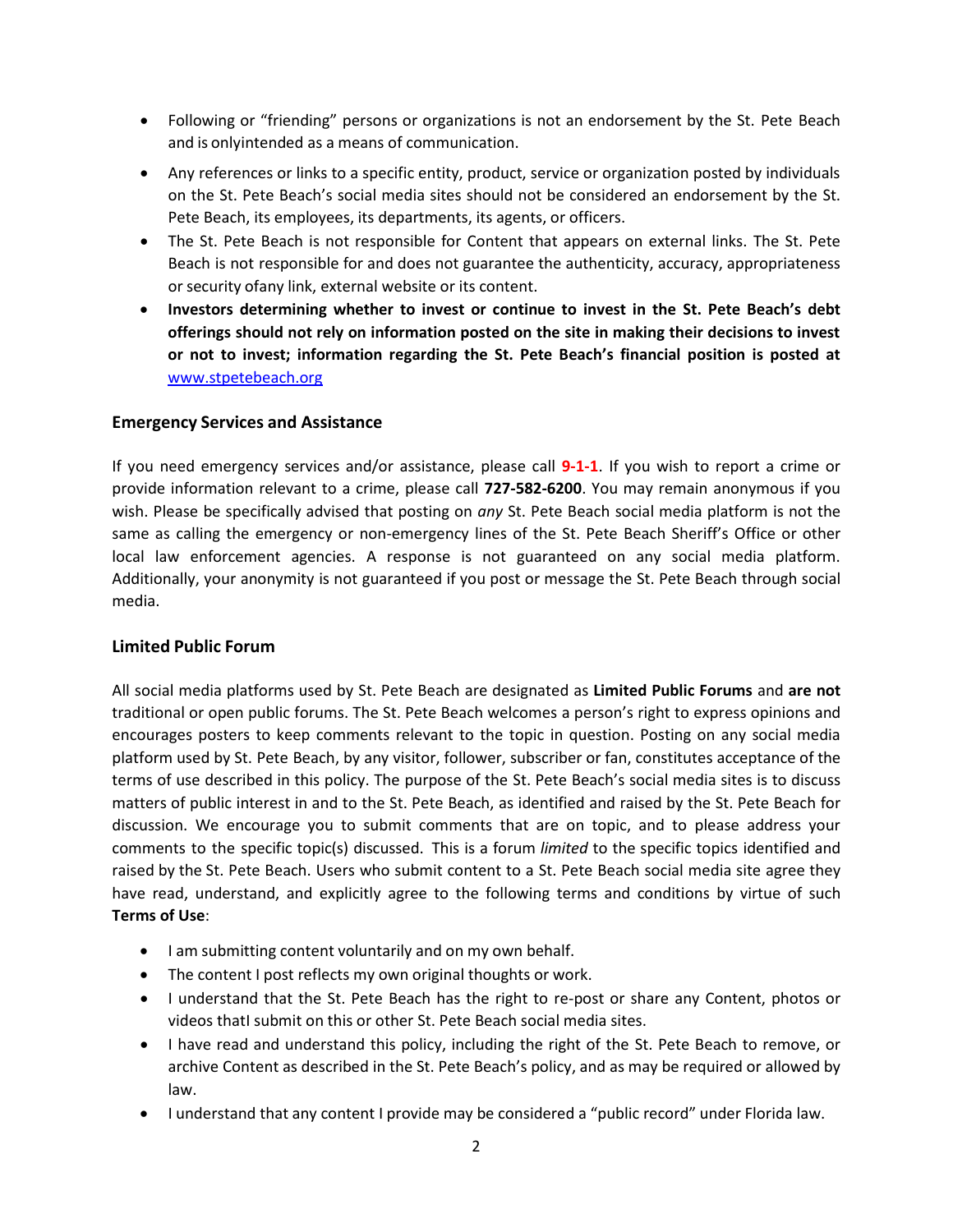- I understand and agree that unless specifically identified as a resource for receiving requests for information under Florida's public records laws, the St. Pete Beach social media sites are not proper vehicles for making requests for public information or public records under state law and any suchrequests should be made to the appropriate custodian of the records.
- I also understand that the views and comments expressed on this site only reflect those of the comment's author, and do not necessarily reflect the official views of the St. Pete Beach, its elected andappointed officers and employees, or its departments and agencies.
- I understand and agree that my and others' comments are subject archiving and that my comments and others' comments are subject to removal in whole or in part from this site if my or their comments contain:
	- $\circ$  Comments not directly on the topic raised for discussion, including random or unintelligible comments;
	- $\circ$  Obscene, indecent, or profane language, or pornographic images, depictions, or videos;
	- o Direct threats, or those that clearly promote violence;
	- o Content that **promotes discrimination** based on race, color, creed, sex, sexual orientation, national origin, ethnicity, age, disability, or gender identity;
	- o The solicitation, promotion or endorsement of specific **commercial** services, products or entities;
	- $\circ$  Links to any site or content posted by automatic software programs (i.e. "bots," or their functional equivalent);
	- $\circ$  Posts or comments which contain any external links to known malware sites or other dangerous content;
	- o The promotion or encouragement of any illegal activity;
	- $\circ$  Any confidential or exempt information in violation of state or federal law, sensitive personally identifiable information or sensitive personal information that, if released, violates federal or state law;
	- o The promotion or endorsement of a political campaign or candidate;
	- $\circ$  Information that compromises the public safety or security of the public or security systems;
	- $\circ$  Information that directly interferes or compromises ongoing investigations, public safety tactics, or the safety of public safety officers; and/or
	- $\circ$  Appear to violate the intellectual property right of the St. Pete Beach or a third party underfederal or state law.

# **Additional Social Media Guidance**

Messages sent or received to and by St. Pete Beach representatives in connection with official St. Pete Beach business may be public records subject to disclosure under the Florida Public Records Act. By posting or commenting on any social media platform used by St. Pete Beach, you participate by your own choice, taking personal responsibility for your comments, your username and any information you provide therein.

St. Pete Beach maintains a social media program for the purpose of engaging and interacting with our community, providing, among other things, relevant and timely community news, information and events, distribution of crime prevention and public safety tips, for urgent notifications of critical incidents which may affect residents, business owners and visitors of St. Pete Beach, and for those people having an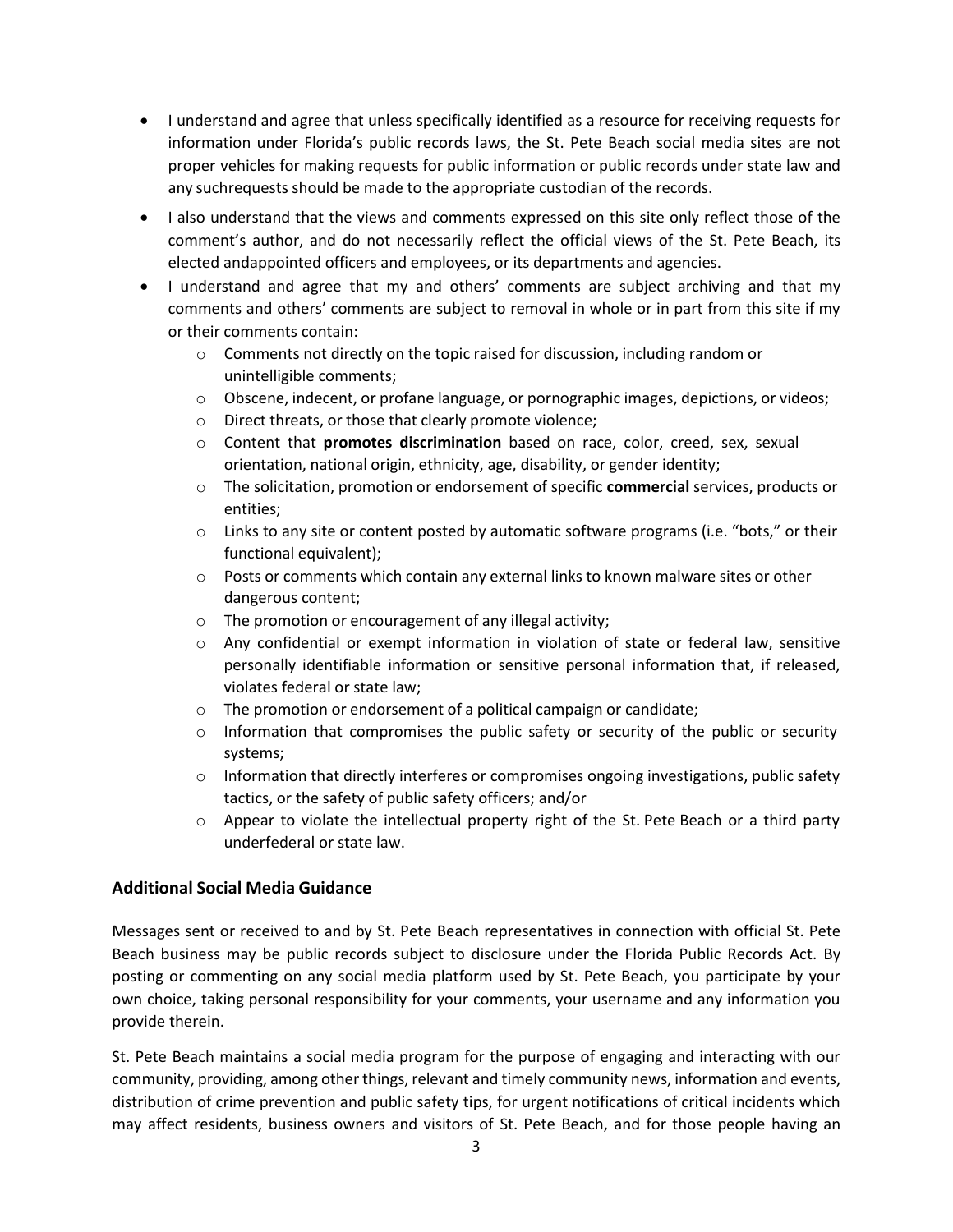# interest in St. Pete Beach.

#### **Endorsements**

Friend requests, likes, and shares from official St. Pete Beach social media accounts do not indicate an official endorsement. A comment posted by a member of the public on any St. Pete Beach social media site is the opinion of the commentator or poster only, and publication of a comment does not imply endorsement of, or agreement by, St. Pete Beach, nor do such comments necessarily reflect the opinions or policies of St. Pete Beach.

# **Moderation of Content**

St. Pete Beach's social media platforms are intended to be "family friendly." When applicable, the St. Pete Beach uses platform-provided content moderation/filtering options to limit inappropriate content as defined below. We reserve the right to remove (hide) inappropriate content and/or block anyone who repeatedly posts inappropriate material as determined by the St. Pete Beach. The St. Pete Beach does not allow postingof photos or videos by anyone other than the St. Pete Beach agents, employees, and/or officers.

Any post that violates the Terms of Use Agreement or disclaimer will be documented for records retention purposes and may be removed from public view. The comment maker should then be notified that he or she has violated this policy and/or the Terms of Use, specifying any and all provisions of this policy and/or Terms of Use that were violated.

When a post or comment has been removed, anyone aggrieved other than a St. Pete Beach employee, agent, or officer may seek to have the Social Media Administrator reconsider the decision to edit or remove a comment by providing the Social Media Administrator with a written request stating the reason or reasons why the comments do not fall within those limitations established in this policy or offer other bases to establish a right to publish the comments or other communications on the St. Pete Beach social media site. TheSocial Media Administrator or other appropriate official **must render a written decision on the request within one business day** (excluding official St. Pete Beach holidays) of receipt of the request noting the basis for the decision. The decision of the Social Media Administrator or other appropriate official will be the final administrative decision of the St. Pete Beach. **When Content is removed because it is a potentialsecurity breachor may contain a virus, the notice under this Section is not required, but the person responsible for thepost may appeal the decision by contacting the St. Pete Beach**. The St. Pete Beach may be contacted at 727-464-4600,and a request may be made to speak with the social media team.

# **Denial of Access**

St. Pete Beach reserves the right to deny access to any St. Pete Beach social media sites for any individual found in violation of our Terms of Use, at any time and without prior notice. We will notify users found in violation of our Terms of Use.

# **Facebook's Community Standards**

All comments posted to any St. Pete Beach Facebook site are bound by Facebook's Community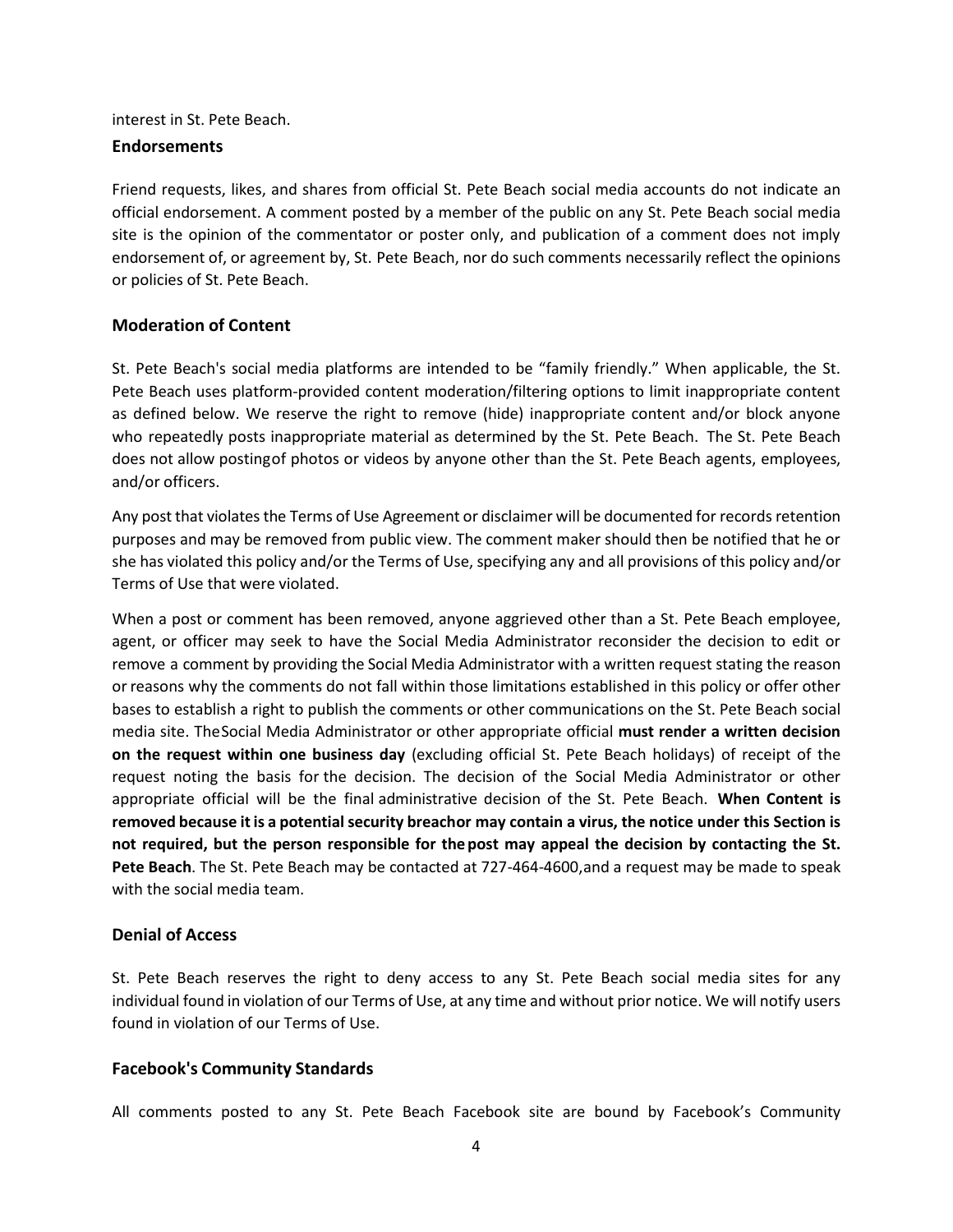Standards, located at [www.facebook.com/communitystandards,](http://www.facebook.com/communitystandards) and St. Pete Beach reserves the right to report any violation of Facebook's Community Standards to Facebook with the intent of Facebook taking appropriate and reasonable responsive action.

# **The Twitter Rules**

When applicable, St. Pete Beach reserves the right to report any violation of the Twitter Rules, located at <https://support.twitter.com/articles/18311> with the intent of Twitter taking appropriate and reasonable responsive action.

# **YouTube Community Guidelines**

When applicable, St. Pete Beach reserves the right to report any violation of the YouTube Community Guidelines, located at [www.youtube.com/yt/policyandsafety/communityguidelines.html](http://www.youtube.com/yt/policyandsafety/communityguidelines.html) with the intent of YouTube taking appropriate and reasonable responsive action.

# **Instagram Community Guidelines**

When applicable, St. Pete Beach reserves the right to report any violation of the Instagram Community Guidelines, located at <https://help.instagram.com/477434105621119/> with the intent of Instagram taking appropriate and reasonable responsive action.

# **LinkedIn User Agreement**

When applicable, the St. Pete Beach reserves the right to report any violation of the LinkedIn User Agreement, located at [www.linkedin.com/legal/user-agreement](http://www.linkedin.com/legal/user-agreement) with the intent of LinkedIn taking appropriate and reasonable responsive action.

# **External Links**

The provision of direct links should not be construed as an endorsement or sponsorship of these external sites, their content, or their hosts. The St. Pete Beach is not responsible for content found on sites not operated by the St. Pete Beach. The views and opinions of the authors of documents published on or linked to the St. Pete Beach's social media accounts do not necessarily state or reflect the opinion, policy, or position of the St. Pete Beach.

The St. Pete Beach is not responsible for, nor does it make any warrants regarding, the content, quality, accuracy, or completeness of any offsite materials referenced by or linked through the St. Pete Beach's social media accounts. By using the St. Pete Beach's social media sites, the user acknowledges and accepts the risk of injury or damage from viewing, hearing, downloading, or storing such materials rests entirely with the user, and that the St. Pete Beach is not responsible for any materials stored on other social networking sites or websites, nor is it liable for any inaccurate, defamatory, offensive, or illegal materials found on other social networking sites or websites.

The St. Pete Beach does not endorse any content, viewpoint, products or services linked from its social networking sites and shall not be held liable for any losses caused by reliance on the accuracy, reliability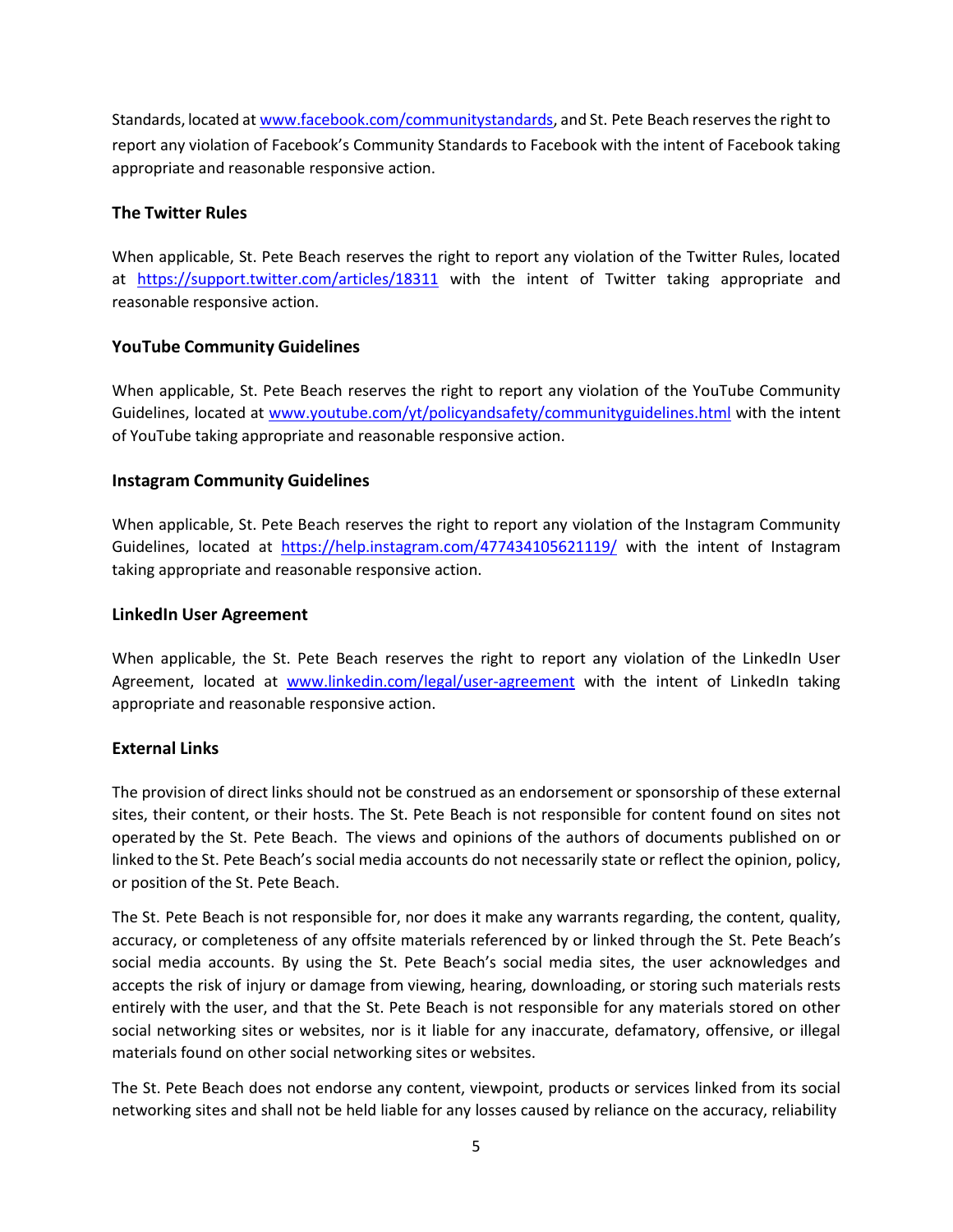or timeliness of such information. The St. Pete Beach does not warrant the accuracy or reliability of or endorse any products or service providers listed or linked to its site.

# **PRIVACY OF CHILDREN**

We believe in the importance of protecting the privacy of children online. The Children's Online Privacy Protection Act (COPPA) governs information gathered online from or about children under the age of 13. Verifiable consent from a child's parent or guardian is required before collecting, using, or disclosing personal information from a child under age 13. Our site is not intended to solicit information of any kind from children under age 13. If you believe that we have received information from or about children under age 13, please contact us.

#### **Questions**

Should you have any questions about this policy or Terms of Use, please contact the St. Pete Beach at 727-367-2735.

**Under Florida law, e-mail addresses are public records. If you do not want your e-mail addressreleased in response to a public records request, do not send electronic mail to us. Instead, contact our office by phone or in writing**. Fla. Stat. § 668.6076.

#### **Waiver of Liability**

Because various laws exist that create liability for various actions, including, but without limitation to, defamation, invasion of privacy, false light, breach of contract, procurement violations, violations of due process among many potential areas of exposure for which the St. Pete Beach accepts no responsibility based on the actions of others or for creating a social media site, I, for myself, successors and assigns, release and hold harmless and agree to indemnify the St. Pete Beach, including its Officers and Employees, from any and all actions, claims, liabilities and damages of whatever kind and nature arising out of or in connection with my use of a St. Pete Beach social media site/account. **By posting or commenting I acknowledge that I understand and accept these terms of use**.

#### **Ownership of Content**

The St. Pete Beach retains the rights to all text, photographs, graphics of any kind and other content found on and of the St. Pete Beach's social media sites that was produced by the St. Pete Beach. All social media communications or messages composed, sent, or received on St. Pete Beach equipment in an official capacity are the property ofthe St. Pete Beach. The St. Pete Beach maintains the sole property rights to any image, video or audio captured while aSt. Pete Beach employee is representing the St. Pete Beach in any capacity even if disseminated over a St. Pete Beach social media site, whether the dissemination is authorized or unauthorized, unless a release of those property rights has been specifically granted.